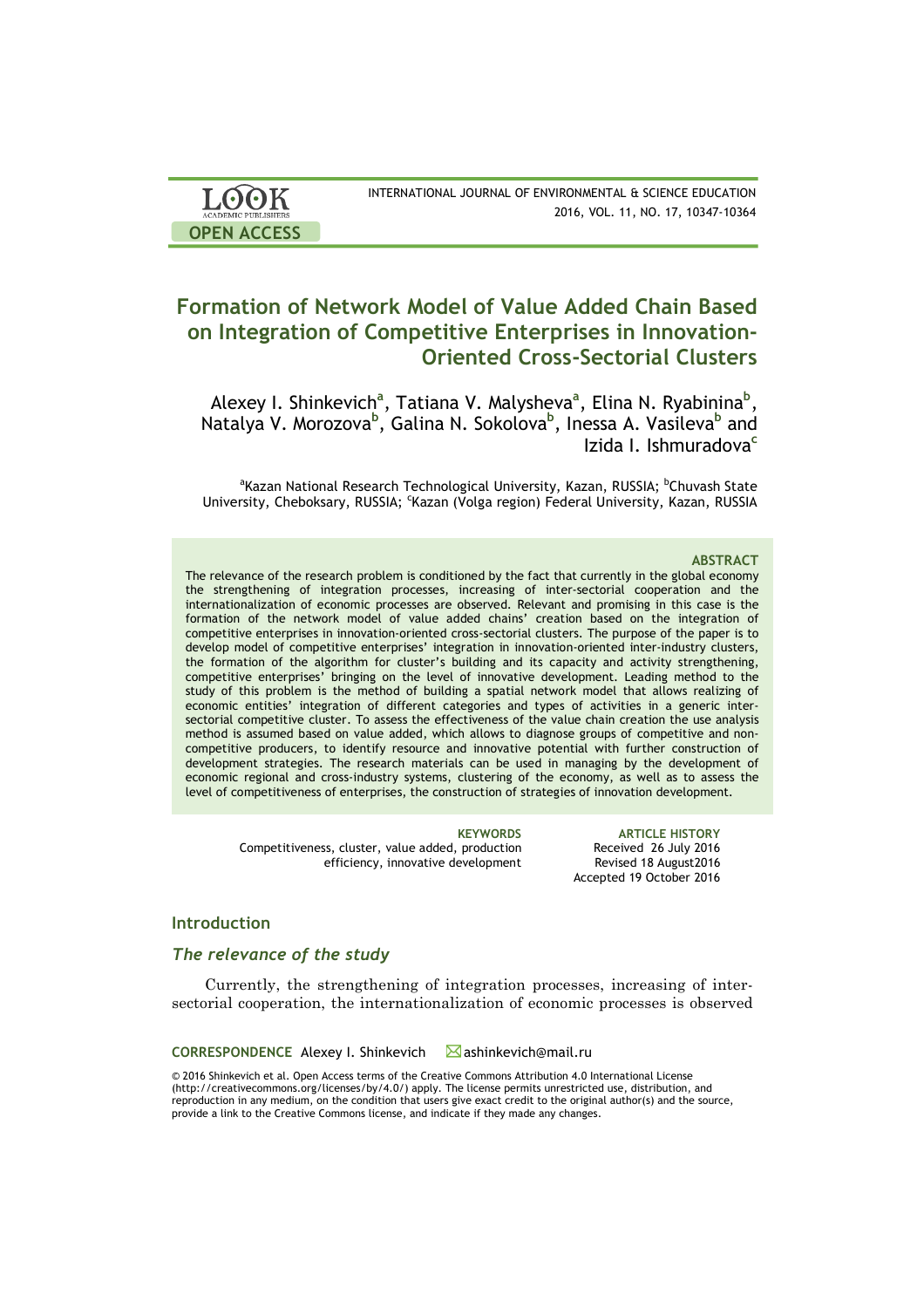in global economy. In the next fifteen years there will be a change in technological structure, based on breakthrough technological achievements.

Change in technological structure leads to the paradigm shift of the development, which requires a qualitative change in the institutional system. In the context of global transportation and logistics and financial relations, deep integration of information technology in business processes, alignment of material conditions, building of a global communication environment, the internationalization of socio-economic system, the institutional system as a whole cannot be rigidly vertical. In the future taking into account global changes it needs to become "alive", with a predominantly horizontal interaction, which implies a high degree of freedom, transparency and flexibility of the interaction between institutions and actors.

Russia and its regions today are not fully ready for the challenge: their socio-economic strategies involve development within the aging paradigm. The current institutions do not encourage the growth of competitiveness, constrain the development of the new economy and impede the necessary transformations.

Relevant and promising in this case is the formation of the network model of value added chains' creation based on the competitive enterprises' integration in innovation-oriented cross-sectorial clusters. Cluster activation is aimed at creating conditions for the development of competitive clusters supporting the implementation of strategic goals of socio-economic development of the entities, improving of the competitiveness of the economy.

# **Materials and Methods**

# *Research methods*

In the process of studying of integration processes, interdisciplinary cooperation, the internationalization of economic systems the following research methods are used: analysis of normative documents, functional analysis, prediction, systematization and generalization of facts and concepts, economical and mathematical modeling, projecting, method of graphic images, method of expert evaluations.

# *Object and information base of research*

Object of research are institutional approaches to the formation of a state cluster regional policy, competitive enterprises and innovatively-oriented crosssectorial clusters.

The investigation of the approaches and principles of state regional cluster policy are based on official regulatory documents and strategic planning documents of the Republic of Tatarstan. In the framework of statistical reports the data are generated about the volumes and dynamics of production, manufacturing of value added, innovative activity, structure of production costs and sales and their effectiveness.

# *The stages of the research*

The study includes the following stages:

— the study of the theoretical aspects of integration processes, development of structural models for the integration of competitive enterprises in innovatively-oriented inter-industry clusters, the formation of the algorithm and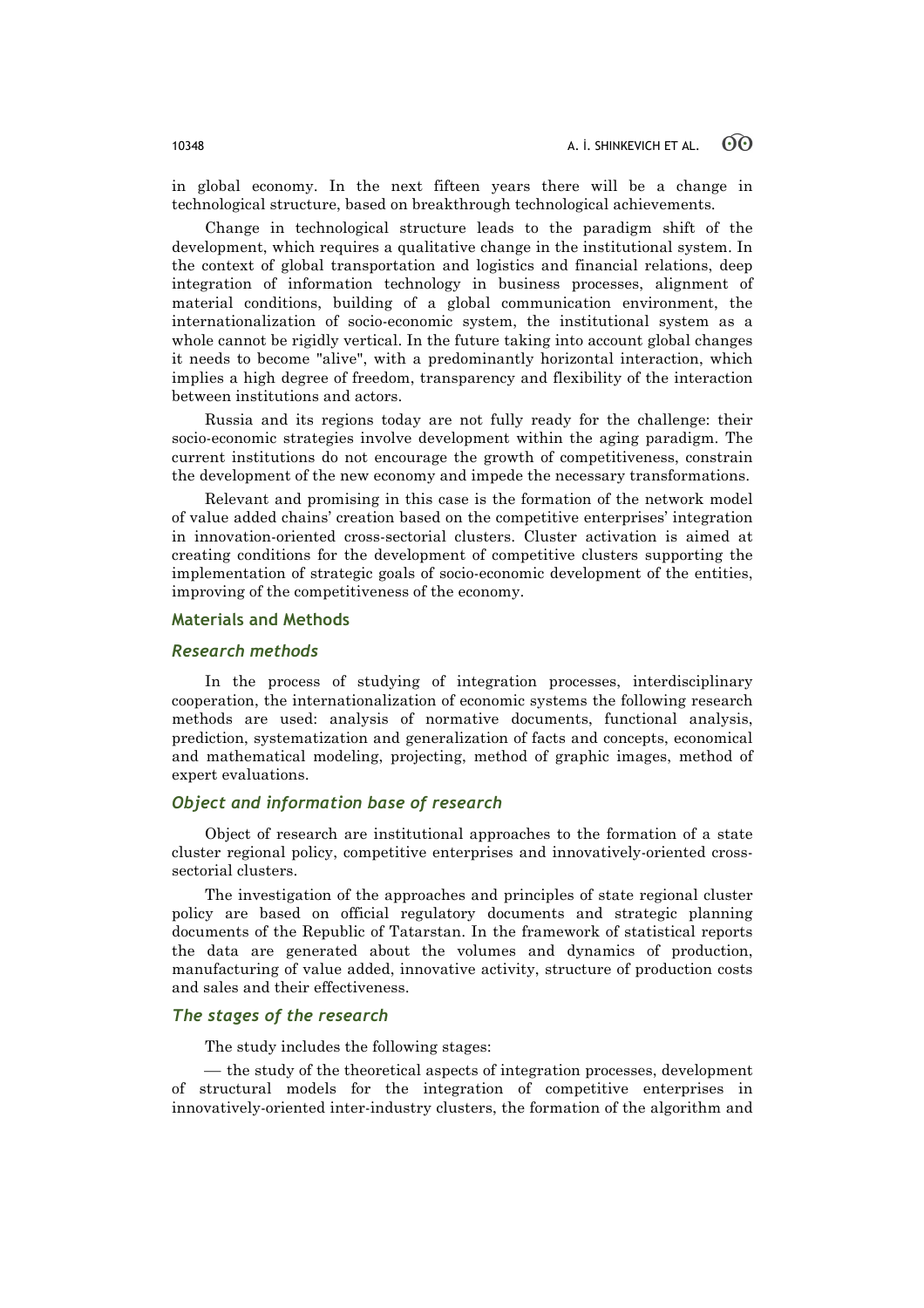strengthening of the capacity and activity of the clusters, the determination of the bringing mechanism of the competitive enterprises on the level of innovative development;

¾ analysis of regional experience of formation of innovatively-oriented inter-industry clusters, the study of institutional approaches to the formation of a state cluster regional policy, assessment of the level of innovation of the functioning competitive clusters;

¾ study of the effectiveness of value added chains' creating using analysis methods based on the indicator of the value added that allow making diagnose of groups of competitive and non-competitive producers, identifying of resource and innovative potential with further construction of development strategies.

#### **Results**

# *Modeling of competitive cross-sectorial clusters*

Leading countries and world growth poles actively use the cluster approach. Today in developed countries within the clusters more than 50% of the economy and over 40% of the workforce are formed. The initiators of the clusters are: business and government (30% of cases), and together business and government (about 40%). Financing of initiatives for the creation of clusters is carried out: by the state (about 55%), business (20%), a joint effort of business and government (over 25%). Presented data are supported by the Institute for strategy and competitiveness at Harvard business school and Center for strategy and competitiveness at the Stockholm school of Economics (Migranyan, 2013).

Taking into account the characteristics of development of the Russian economy, it is advisable for regions to use the approaches of the European and Asian models of clusters, suggesting:

— the creation of innovation clusters in conjunction with the existing industrial clusters in which the innovative potential of existing industrial clusters will stimulate the development of innovative clusters;

- the transition from macroeconomic management to the industrial, technological and cluster-based policy based on cluster activation using active methods of state intervention in economic development;

¾ active assistance of the state in expansion of domestic producers and promotion of domestic goods on foreign markets and protection of domestic producers from foreign competition in domestic markets;

¾ the trend towards inter-regional integration in the development process of cluster policy and regional initiatives;

— state policy in encouraging of the development of linkages between universities, research institutes and business and bringing in the centers of knowledge and entrepreneurship of large foreign firms;

— the formation of centers of competitiveness and high technology, science parks at the base and around urban universities.

¾ "pulling up" of the backward areas by forming of clusters based on innovative technologies;

¾ forming of cross-border clusters.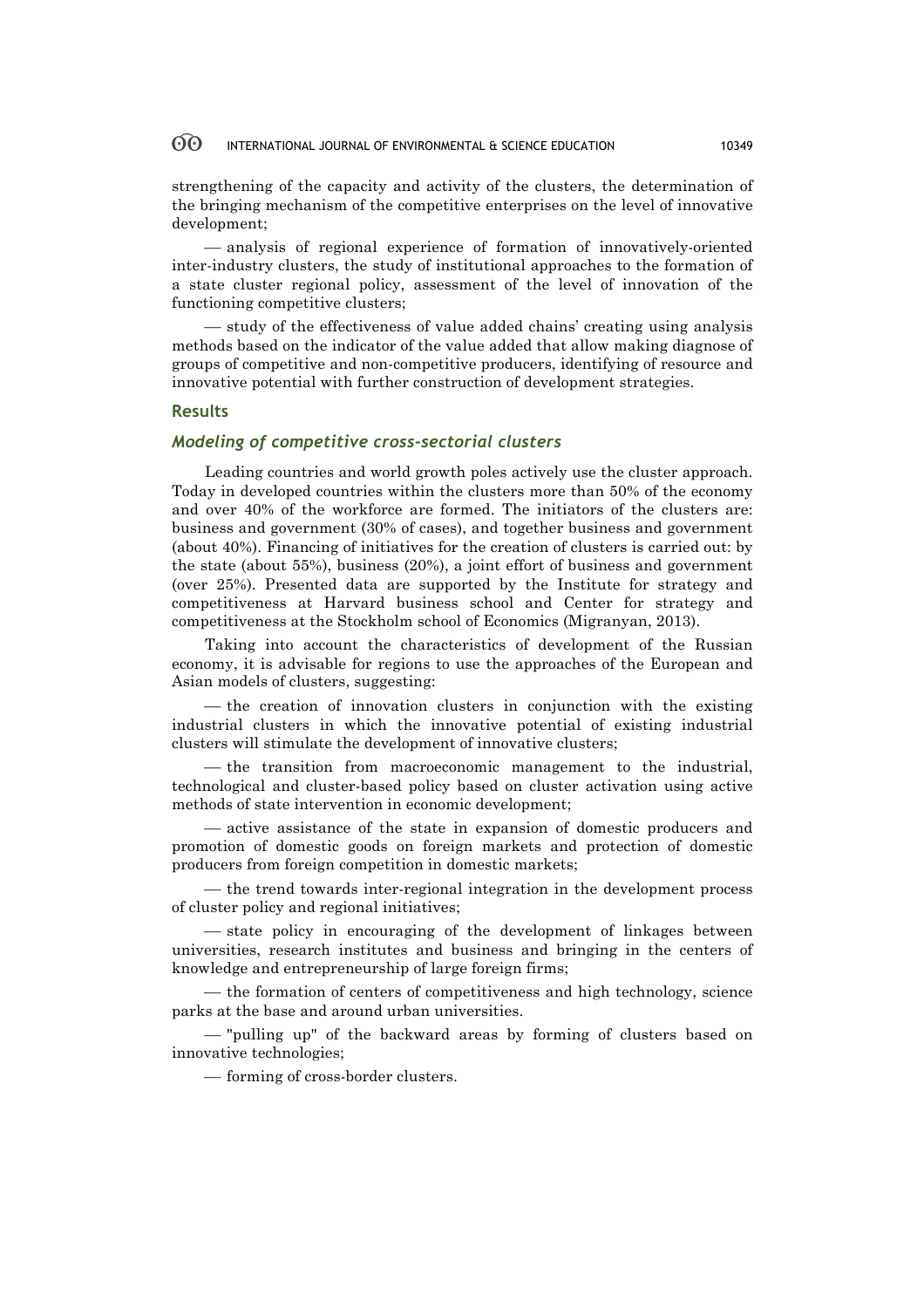

**Figure 1.** Model of integration of competitive enterprises in innovatively-oriented crosssectoral clusters

In general, the formation of competitive clusters involves three stages:

1. zone cluster activation: implementation of cluster initiatives at the level of three economic zones; identification of regional clusters with a high potential to become competitive at the interregional or global level;

2. regional cluster activation and alignment of the cluster system: development of basic clusters of "modern economy", as well as in conjunction with them of innovative clusters of "smart economy", able to be catalysts for changes, and in the future – full leaders of development;

3. the active phase of cluster development.

Cluster activation is an opportunity for business to participate in the development and implementation of crucial economic policies, to get the administrative, infrastructural, tax, financial state support. Obligatory condition for business's participation in the cluster activation is its maximum openness and engagement provided through the development and implementation of a package of strategic documents, allowing synchronizing of the development of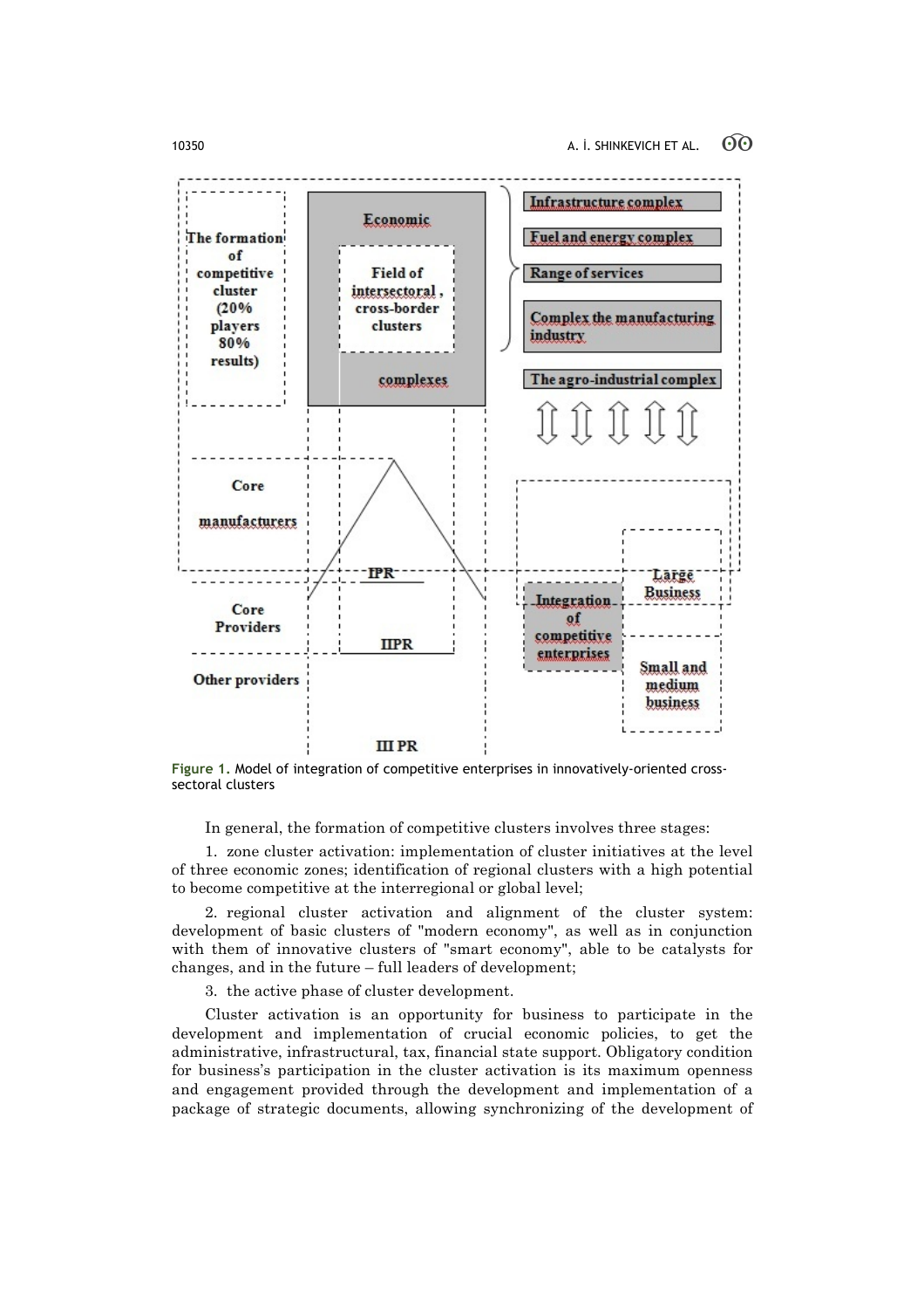the republic and core business. Synchronization of scheduling is achieved by the clusters' core enterprises if they possess the portfolio of strategic documents with a horizon of 15-20 years:

— long-term strategic doctrine development;

¾ comprehensive business development plan based on the portfolio of investment projects;

— the strategy of innovative development;

— the strategy of improving of competitiveness (labor productivity growth and production efficiency);

 $-$  strategies of global promotion.

The algorithm or sequence of actions of the integration of competitive enterprises in innovatively-oriented inter-industry clusters consists of seven main stages that describe the development direction of the cluster formation.



**Figure 2.** The algorithm of integration of competitive enterprises in innovatively-oriented cross-sectorial clusters

Each of the areas provides a number of specific actions aimed at achieving the goal. So, stage 1 "Identifying of customer-oriented products and markets" includes the following steps:

¾ Definition of a portfolio of competitive products in the cluster.

¾ Diagnostics of markets. Development and implementation of programs to promote cluster products.

¾ Development and implementation of the program of cost optimization in the framework of the cluster products.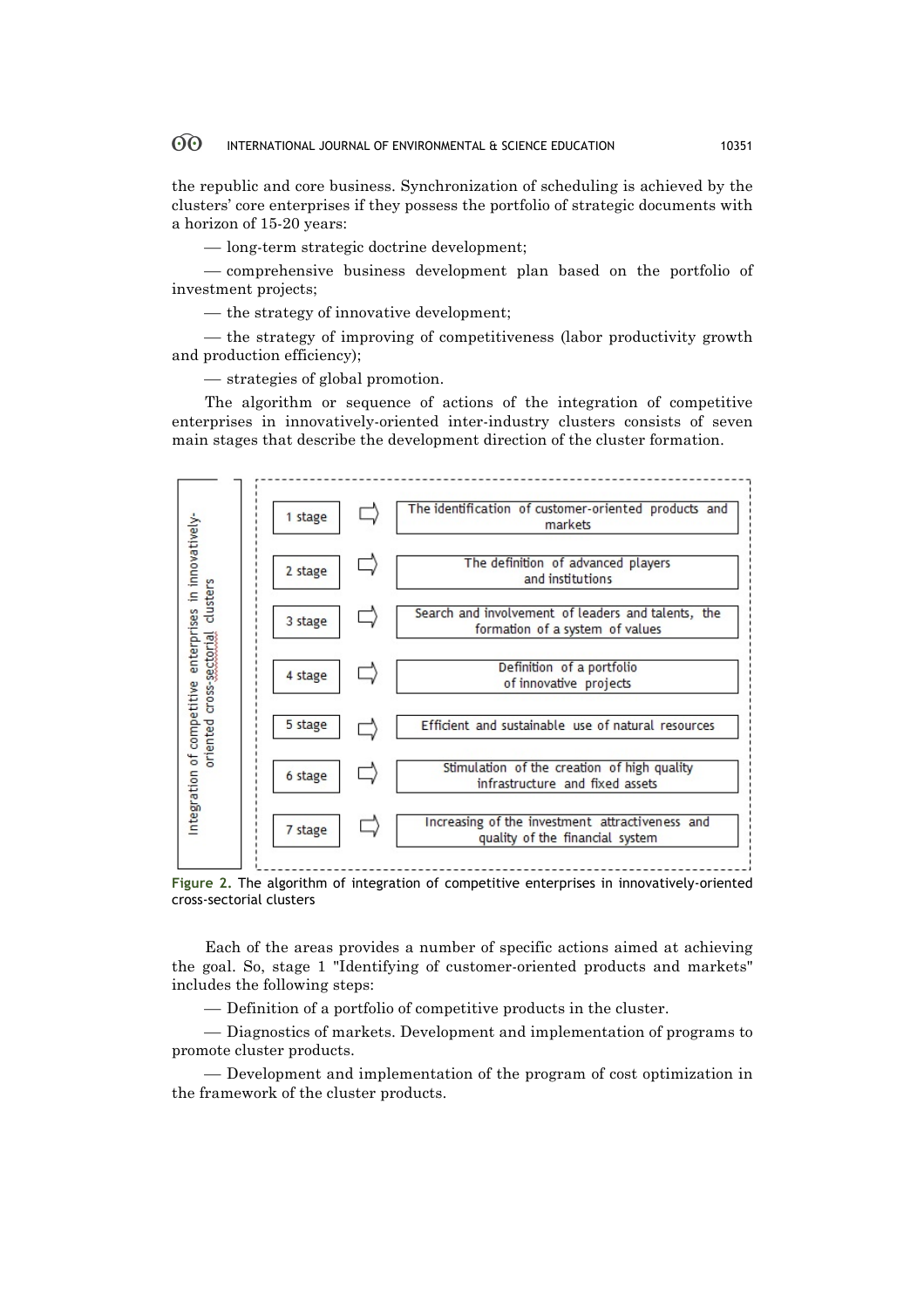Stage 2 "the definition of the advanced players and institutions":

¾ Identifying and support of leaders-generators of cluster development. Identification of core cluster members.

¾ Synchronization of strategies and business plans of the members of the cluster.

- The development and implementation of state programs of complexes development within which the clusters are developed), fixing the strategy of cluster development and government support mechanisms.

¾ Implementation of the system of optimization/reforming of business of core participants in the cluster

¾ Contributing to the efficient cluster cooperation of cluster members among themselves and with the world's leading companies.

¾ The definition of institutions of cluster's development (Institute of development, engineering center, direct investment Fund).

¾ Implementation of an institutional program for reducing of administrative barriers.

¾ Encouraging of cluster's participants in inclusion in the international division of labor, attracting of international business and technology partners.

Stage 3 "Search and attraction of leaders and talents, the formation of a system of values":

¾ Formalization of requirements to the cluster's specialists.

¾ Formation of system of values and norms of ethics in the cluster.

¾ Attraction and retaining of the best leaders and talents in the cluster.

Stage 4 "the Definition of a portfolio of innovation projects":

¾ The formation of the list of core innovations of the cluster.

### ¾ **The launch of the triple helix: business – science – government.**

5 stage "Efficient and sustainable use of natural resources":

¾ Definition of a set of resources and the needs for enterprises and projects of the cluster.

¾ The formation of the environmental standard of the cluster.

6 stage "Stimulation of the creation of high-quality infrastructure and key assets":

¾ Formation of the list of infrastructural constraints in the development of the cluster.

¾ Formation of a portfolio of priority infrastructure projects of the cluster.

¾ Encouraging of the development of existing and creation of new objects of innovative-investment infrastructure: development zones, industrial and technology parks. The creation of specialized engineering centers (with the creation within them of commercialization centers, and centers of tests and certification of products and Experimental Design polygon).

7 stage "increasing of the investment attractiveness and quality of the financial system":

¾ Formation of the investment portfolio of priority projects of the cluster.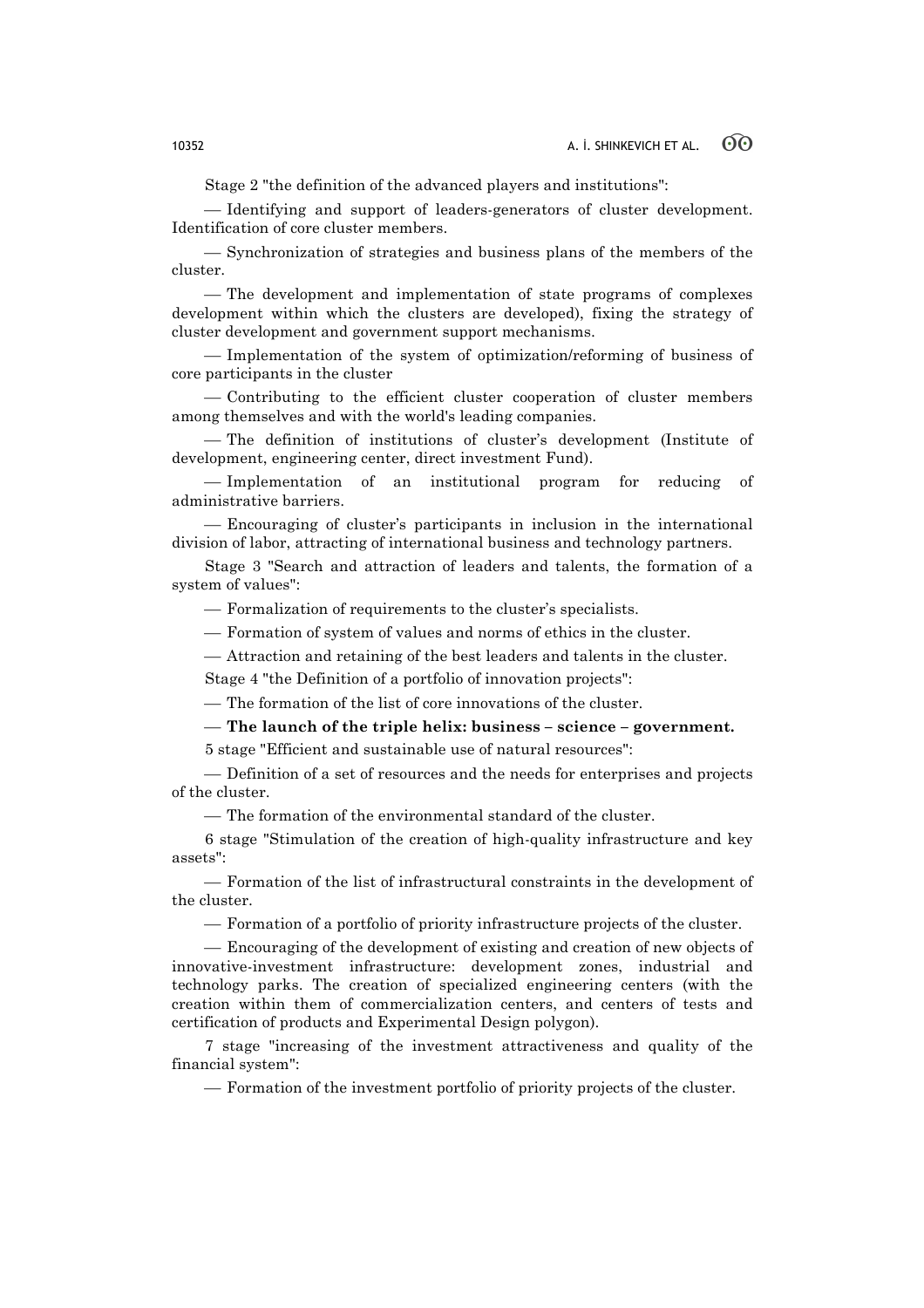¾ Development and implementation of the program of investment promotion of priority projects of cluster development.

— The development and implementation of the program for support of investment attraction (financial and strategic) in the priority projects of the cluster.

¾ Provision of priority state support for cluster members (tax, financial, infrastructural and administrative).

¾ Monitoring and evaluation of the effectiveness of the level of cluster development.

Modeling of innovatively-oriented inter-industry clusters through the integration of competitive enterprises is possible in conditions of industrial evolution. In this case, a model of transition from a temporary restriction of competition or import substitution through the promotion of the development of local production to export-oriented development on an open high competitive market is considered. Temporarily limitation of competition is advisable only in those areas where in the future a high export potential is predicted.

# *The study of the regional experience*

In the Republic of Tatarstan a state cluster policy is aimed at encouraging of the competitiveness and economic growth through the modernization of the "modern economy" and creating of a "smart economy". Cluster activation is one of the core directions of the strategy of socio-economic development of Tatarstan Republic till 2030.The basic principles of cluster policy of the Republic of Tatarstan are the following:

1. Cluster activation is aimed at creating of conditions for the development of competitive clusters to support implementation of strategic goals of socioeconomic development of Tatarstan, the promotion of competitiveness of economy of the Republic of Tatarstan in general.

2. The strategic objectives of the clusters, i.e. the achievement of greater competitiveness, increasing of market share, complement and reinforce the strategic objectives of the region, providing the global leadership of Tatarstan through leadership of the clusters.

3. Cluster activation policy is focused on priority directions, capable to ensure economic growth and high competitiveness in interregional and international markets.

4. Cluster activation is based on public-private partnership, promotes industrial evolution, is implemented in the framework of the management system of the future "Galaxy".

In the Republic of Tatarstan in the first stage of the cluster activation it is expected to develop current experience of the Kama cluster based on the implementation of cluster initiatives in the framework of the three economic zones with a focus on the formation of the core fuel - energy - chemical cluster. On the second and third stages a special attention will be given to innovative clusters of "smart economy", which in contrast to the clusters of "modern economy", are to produce not only competitive, but also radically new products, materials and technologies.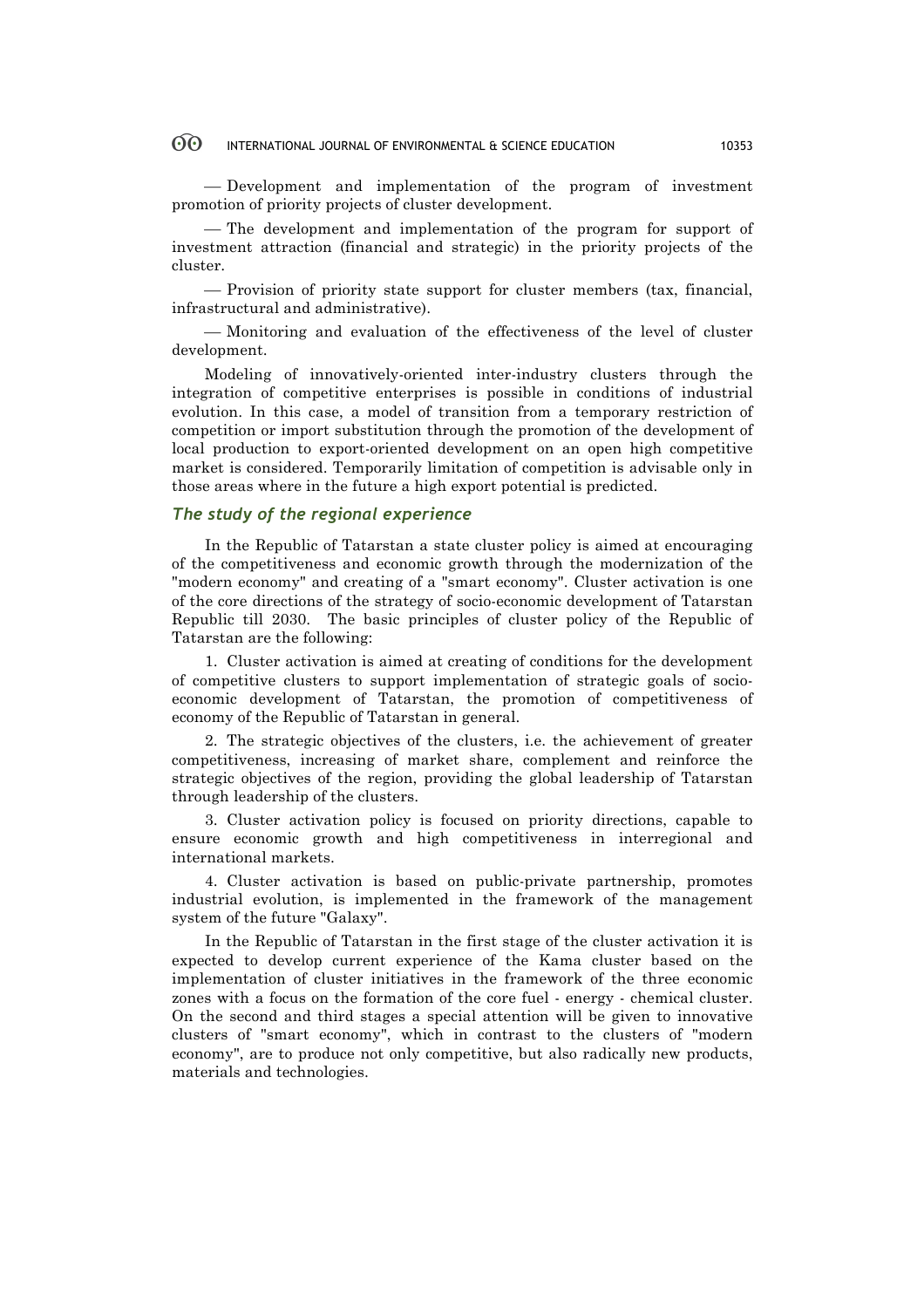At the initial stage of cluster activation it is necessary to carry out modernization in the framework of the "modern economy", implementing several high-tech projects and measures for the modernization and increasing of the competitiveness of the economy:

1. The "Tatneft" group - development of bitumen oil production based on their own technologies.

2. The company "TANECO" – launch of new industries such as hydrocracking, production of base oil, complex for processing of heavy residue. Expansion of production capacity within the next phase of project development.

3. "TAIF" group – construction of complex of deep processing of heavy residues "TAIF-NK". The implementation of the project of the new ethylene complex with 1 million tons at "Nizhnekamskneftekhim".

4. The company "Ammonium" - nitrogen fertilizer production.

5. Group "KAMAZ" – the implementation of the program of production's full modernization and transition to a creation of prospective family of vehicles that meet global standards.

6. Association "Kazan helicopter plant" – the production of new models in the segment of light and heavy helicopters.

7. The plant named after A.M. Gor'ky – the construction of modern highspeed passenger ships and ships for the Navy.

8. The implementation of major investment projects by agricultural holdings: the launch of new production of poultry meat (JSC "Agrosila Group"), the doubling of production capacity (LLC "Kama bacon"), increasing of the production of meat and dairy products with their own processing (JSC "Holding company "Ak Bars"), the creation of Russia's largest complex for the production of goat milk, the expansion of greenhouse agriculture (JSC "TK "May""). Further development of agro-parks in Kazan and Naberezhnye Chelny.

9. Implementation of regional programs of support for rural settlements: road construction, rural health posts, village halls, sports grounds, strongholds for police officers and the restoration of street lighting, the program "Clean water" and other programs. The development of family farms, personal households and other small farms. Creating of structures that enable farmers directly to sell their products to consumers. The formation of integrated production chains, including through the pooling of regional agricultural producers under a single brand "Tatarstan. Clean food". The achievement in production of agrarian and industrial complex of high standards in quality and packaging.

10.Stimulation for increasing of the presence of the Tatarstan agricultural producers in retail chains (including through the promotion of commercial networks to facilitate access for producers from the Republic of Tatarstan). Promotion of new technologies on the basis of interaction "business-sciencestate", highlighting the special role of science (applied nature of R  $\&$  d and innovation in the agricultural sector).

Increasing of the competitiveness depends on improving of productivity and energy efficiency. Today, according to indicators Tatarstan lags behind the leading countries in the world. State energy efficiency program and the Program for improving of the productivity in the petrochemical and machine-building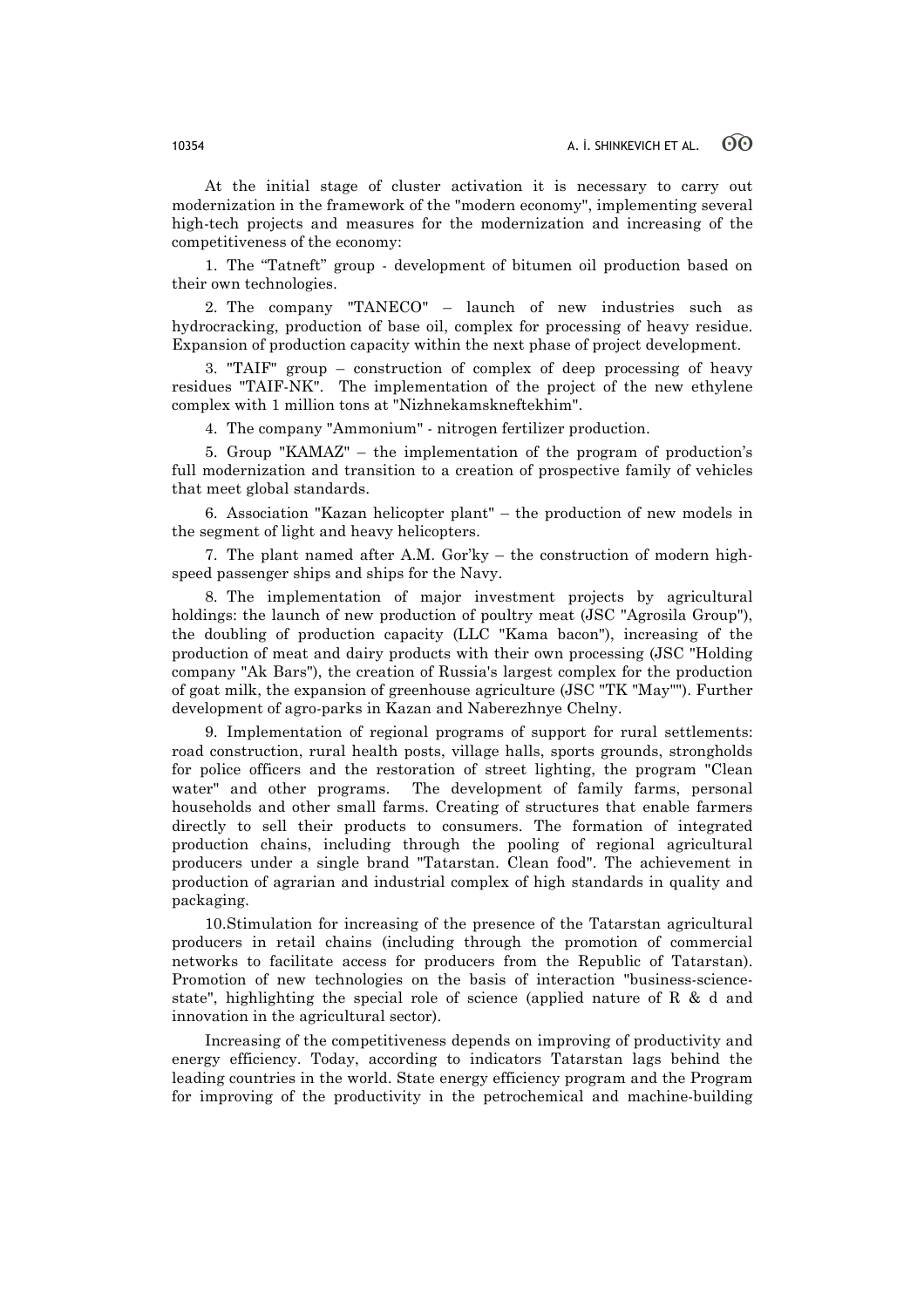complexes still do not bring tangible effect. This is due, primarily, to segmentation of the application of mechanisms to improve the efficiency, as well as to the lack of consistency of the process.

Mechanisms of cluster activation should be clearly stated in the state programs of development of basic economic complexes, there is a need in the focus on the modernization of the "modern economy" and creating, in combination with it of the "smart economy". Such state programs must be developed for the period till 2030 for the fuel-energy-chemical complex and the manufacturing industry, as well as the state program of development of agriculture complex must be updated and finalized. It is also necessary to provide synchronization of a set of state programs for infrastructure complex development and services' complex of the Republic of Tatarstan until 2030.

Cluster activation on the national level will create a new Foundation for economic growth, ensure modernization of facilities, introduction of new technologies, new equipment, implementation of programs and projects in the field of innovative development. Cluster activation is the stimulus to move for the economy to a higher way of life (Tsikhan, 2013).

The study of state and regional experience of implementation of policy of import substitution has allowed highlighting of the advantages of "industrial evolution," which can be contrasted with a closed industrial model, designed for a long economic isolation. So, in Tatarstan annually goods on more than 350 billion rub. is brought in, indicating the economic opportunities of import substitution and importation of products from outside. The development of the domestic chain "manufacturer – supplier" will increase the share of processing of its own raw materials and thus increase the value added in Tatarstan.

In the Republic of Tatarstan for several years a cluster approach is implemented, the Kama innovative territorial and production cluster is created (Kama cluster). In the long term Kama cluster is identified as one of the main points for growth of economy of the Republic. Implementation of investment projects of the cluster will allow tripling the volume of industrial production and bringing it to the level of 2 trillion rub. An important role in the development of the economy of the Kama cluster is given to the special economic zone "Alabuga", on its territory already 13 modern factories operate and investors invested more than 70 billion rubles, created 45000 jobs. It produces high-tech products, aimed primarily at import substitution.

In the modern economy the traditional division of the economy into sectors or types of economic activities loses its mobility. First place belongs to clusters – relationships' systems of firms and organizations, the significance of which exceeds a simple sum of its parts. This is the most effective organizational form to achieve a high level of competitiveness, accelerate innovation activity, enabling more quickly and efficiently distribute new knowledge, scientific discoveries and inventions; focus on business processes that provide the highest added value, passing the rest to outsourcing, effectively attract and use of investments (Luksha, 2010).

Foreign experience shows that the tool for support clusters are technology platforms. In Russia the platforms initially were not considered as one form of clusters' development. Over time, they gained not only sectorial but also territorial focus, and had the opportunity to raise the level of relations of the actors of the innovation system within the cluster. As it follows from the review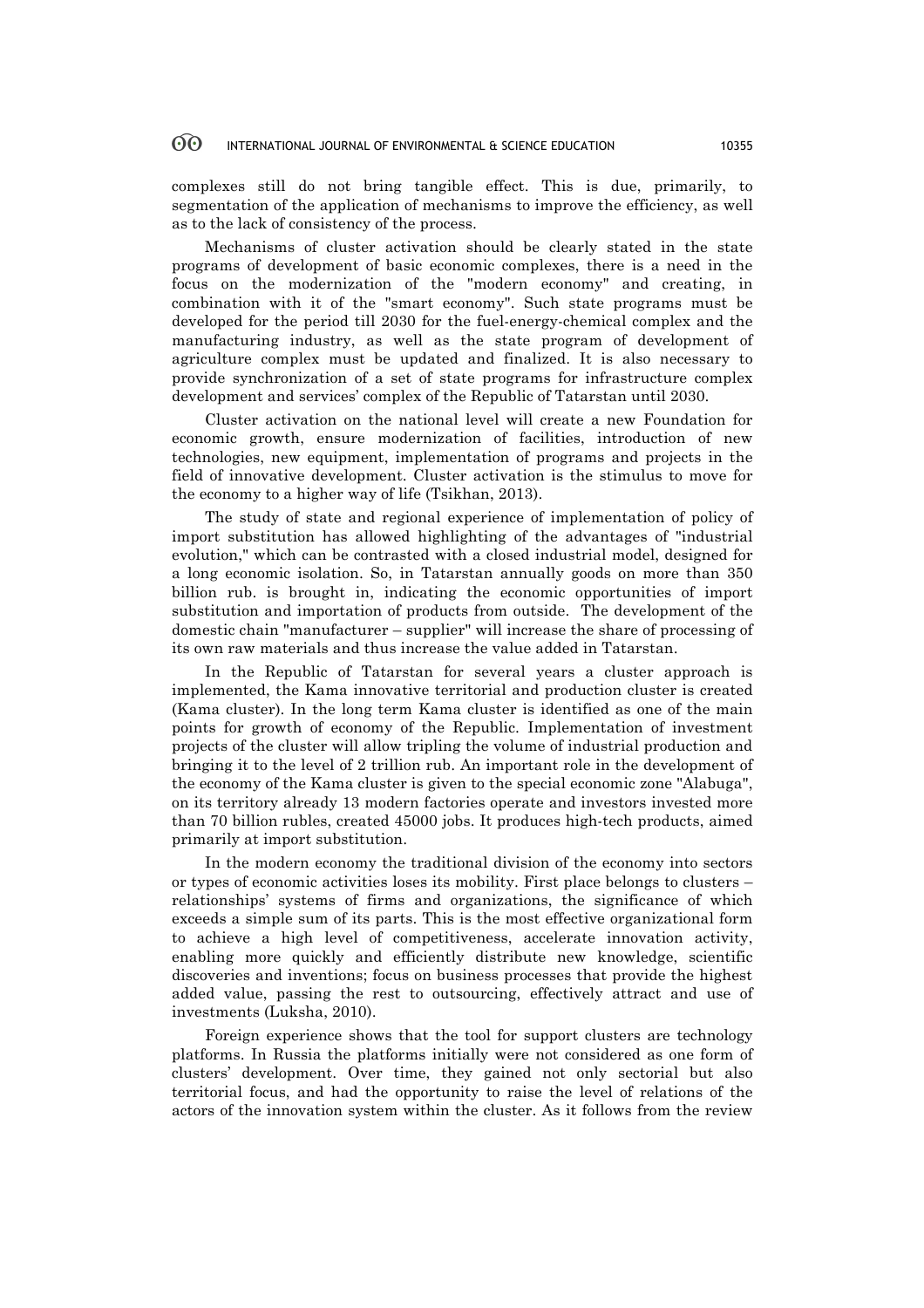of international experience, European standard algorithm for the formation and operation of technological platforms is divided into three main steps. The first step defines the priorities which actually define the topics of the clusters. In the second stage "the road maps" of the platforms are developed. The third starts the implementation of projects, including research and developments, which are financed from different sources (Kozak, 2012).

Analysis of innovative potential of the Republic shows that in Tatarstan there are preconditions for activation of the innovation process, manifested in the significant scientific and industrial potential of enterprises and organizations (Fig. 3).



The share of enterprises engaged in innovation costs,  $%$ 

In Tatarstan there is a rapid growth of innovative activity of the enterprises, included in the industrial (sectorial) cluster. Three major industrial clusters are formed in the republic: petrochemical, automotive, and energy. The cluster includes a group of geographically adjacent interconnected companies (suppliers, manufacturers etc.) and related organizations (educational institutions, research centers, state administration, infrastructure companies) operating in a certain area and which are complementary to each other. A modern approach to the formation of clusters is based on the partnership of business, Federal, regional and local authorities. The state is interested in the global competitiveness of its economy, resulting in the provision of various forms of state support in the framework of realization of strategy of territories' development. Core clusters (petrochemical cluster, the automotive cluster and the energy cluster) involve the scientific, educational and industrial organizations. As practice shows, cooperation of scientific institutions and enterprises is most effective if they operate within the same cluster. Innovation clusters become a kind of "platform" on which a continuous interaction of financial and intellectual capital is carried out.

The share of total expenditure on innovation in the gross value added, %

**Figure 3.** The level of innovative activity of competitive enterprises – potential participants of competitive clusters of the Republic of Tatarstan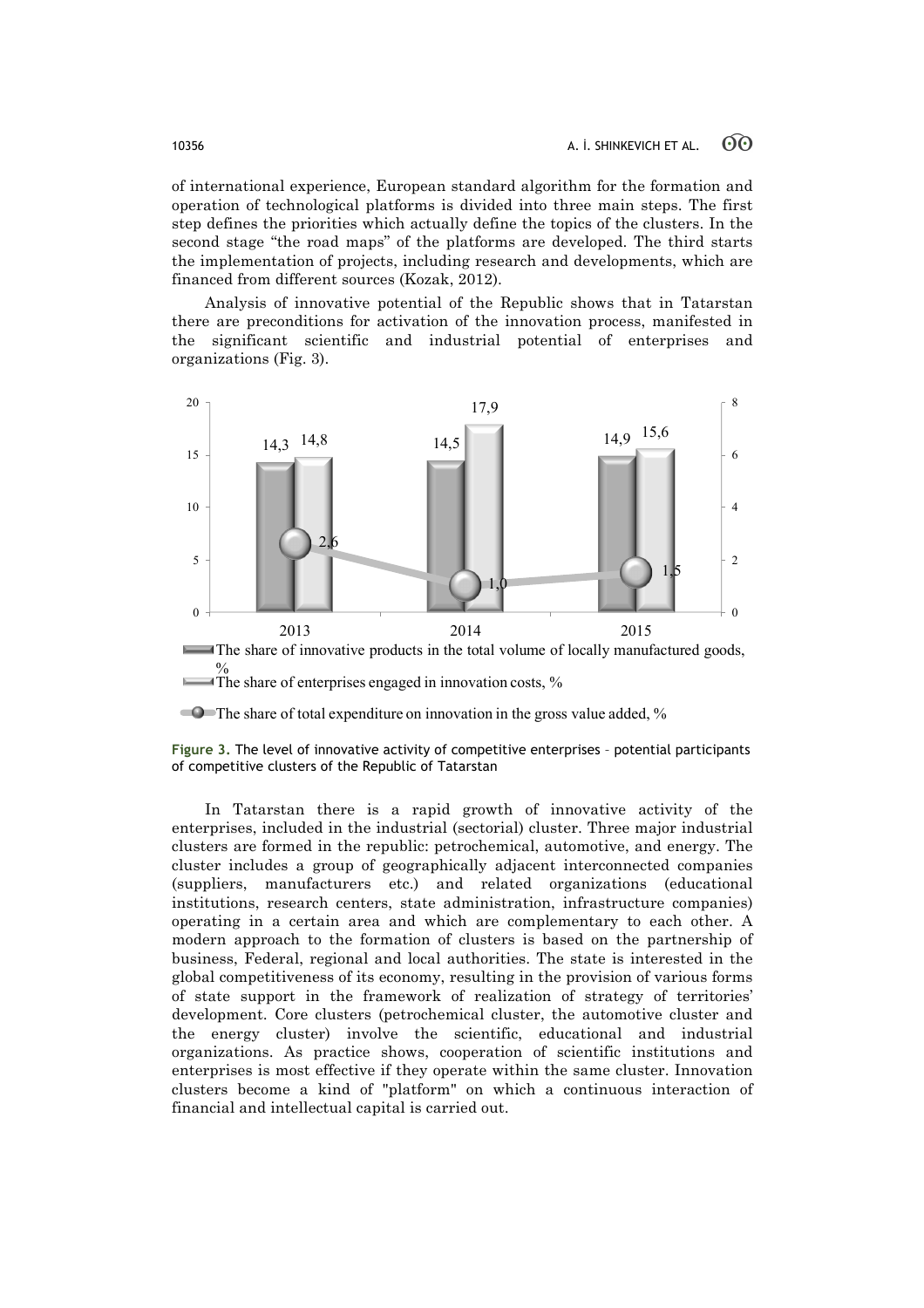On the other hand, the main criterion of cluster policy is competition – increases the number of innovatively active enterprises and stimulates other enterprises of the cluster to innovate. So, in the automotive cluster in 2015 the share of innovative enterprises in total volume of enterprises of the cluster was  $22.1\%$ , in petrochemical  $-21.4\%$ , energy  $-12.1$  per cent (Fig. 4).



**Figure 4.** Dynamics of the level of innovativeness of competitive clusters of industry of the Republic of Tatarstan

In effectively functioning innovation clusters the innovation process is accelerated, contributing to the development of cluster participants' benefits such as susceptibility to innovations, rationalization of the business, outpacing productivity growth, etc. In this case, the cluster acts as a technological platform as a basis for the development of innovation. To determine the contour of the cluster the criteria for the occurrence of the enterprises in the cluster are defined taking into account the concentration of production of profile products, as well as the enterprise's sufficient capacity for the implementation of cluster initiatives that require certain financial costs, adequate perception of innovative and investment policy, using tools of industrial cooperation (outsourcing, franchising, etc.), export orientation, and so on.

# *Evaluation of the effectiveness of value-added chain creation*

Currently, at the reforming stage of the role of government in market mechanism, the range of economic indicators in the domestic theory and practice combines both shades of classical political economy and ideas of modern Western economic thought. According to financial concept the value added indicator includes the value of the gross income to pay for factors of production. In accordance with the system of national accounts, the main indicator of economic development of the region is the gross regional product. This indicator, measuring the end results of economic activities of the region, is used to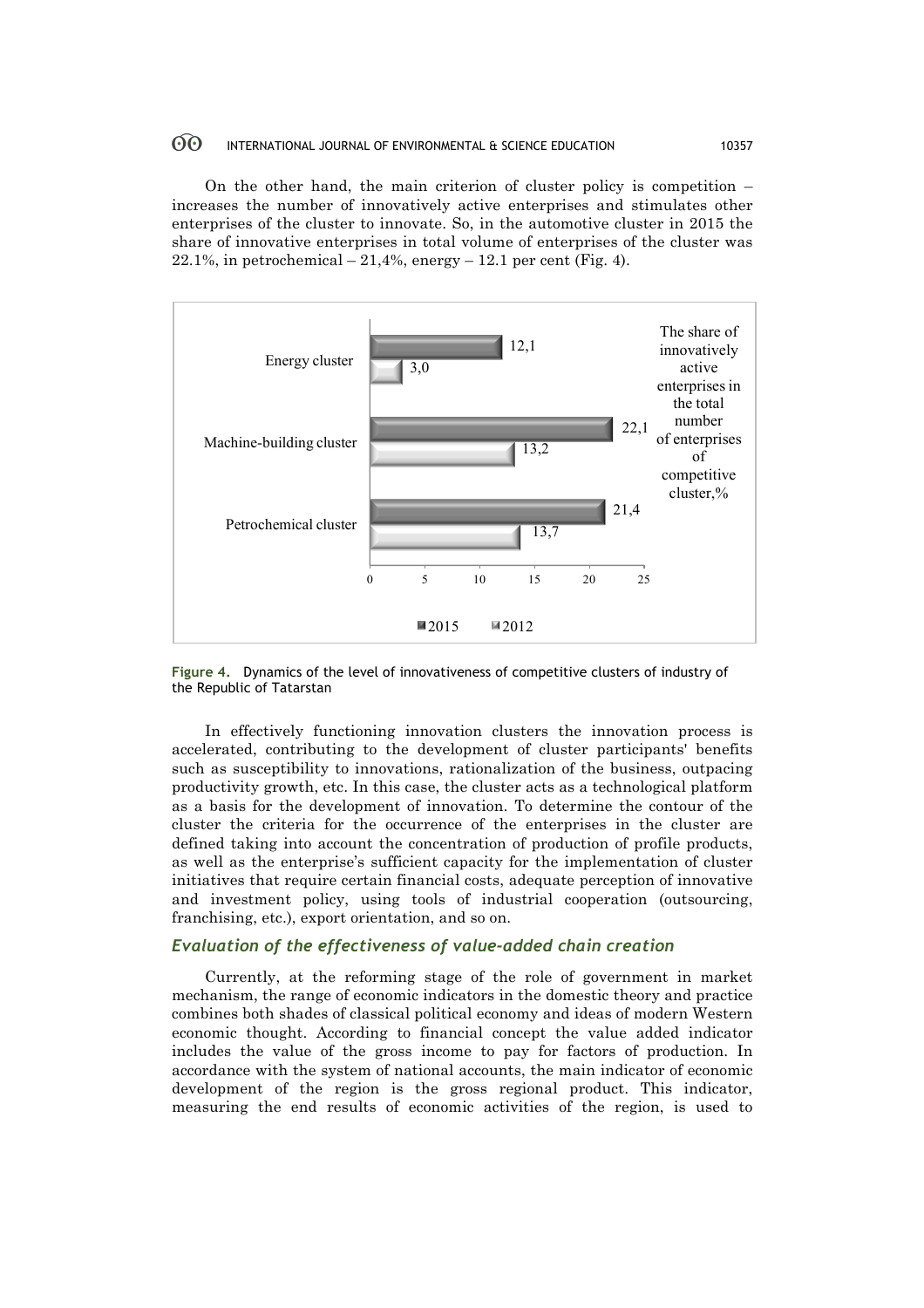characterize the economic power and level of economic development of the state, to evaluate economic growth.

The basis of the gross regional product is the value added of economic entities of the Republic. This is one of the main indicators of economic analysis to analyze the efficiency of individual enterprises and the structure of the value added by types of economic activity. Value added represents by itself a newly created value, without the cost of someone else's labor, defined as the difference between output of goods and services and the cost of consumed material means of production and services of other organizations or intermediate consumption. Intermediate consumption includes the cost of goods and services that are transformed or consumed fully during the production process. It is a part of the total cost, including manufacturing expenditures, administrative and selling costs associated with the production. Those costs which are expended on production, but are not obtained from the side, are not intermediate consumption: costs on wages, depreciation of fixed assets, taxes included in the cost of production. In national accounts they are in the "revenues," i.e., value added.

 The indicator of value added, as a reflection of the newly created at the enterprise value and, therefore, the gross income of the producer is of great importance for the analysis of performance, business activity, competitiveness, the dependence of the enterprise from the external environment. The analysis of the dynamics of value added production allows evaluating of the effectiveness of the network structure of the cluster in the following areas:

¾ determination of the of individual enterprises' contribution to sectorial (regional) production of goods and services in an industry-wide (regional) added value;

¾ comparison of the share of value added in output of goods and services by economic entities in one activity in order to identify inefficient industries;

¾ to determination of the effectiveness of production factors' use; grouping of activities on a set of attributes;

 $-$  analysis of the structure of value added by the sources of its formation: the proportion of the costs on labor wages, depreciation, ROI of added value.

Indicator of economic activities' efficiency of enterprises and organizations is the value-added ratio or the share of value added in output of goods and services. The high value of this indicator shows the effectiveness of network of businesses, stable position of the cluster. Since the main factor influencing the increase in profit received by the enterprises, and thus the value added cost is the cost reduction in the production of products such indicator as efficiency of material costs, determining the amount of their assets for one ruble of output of goods and services is of great interest.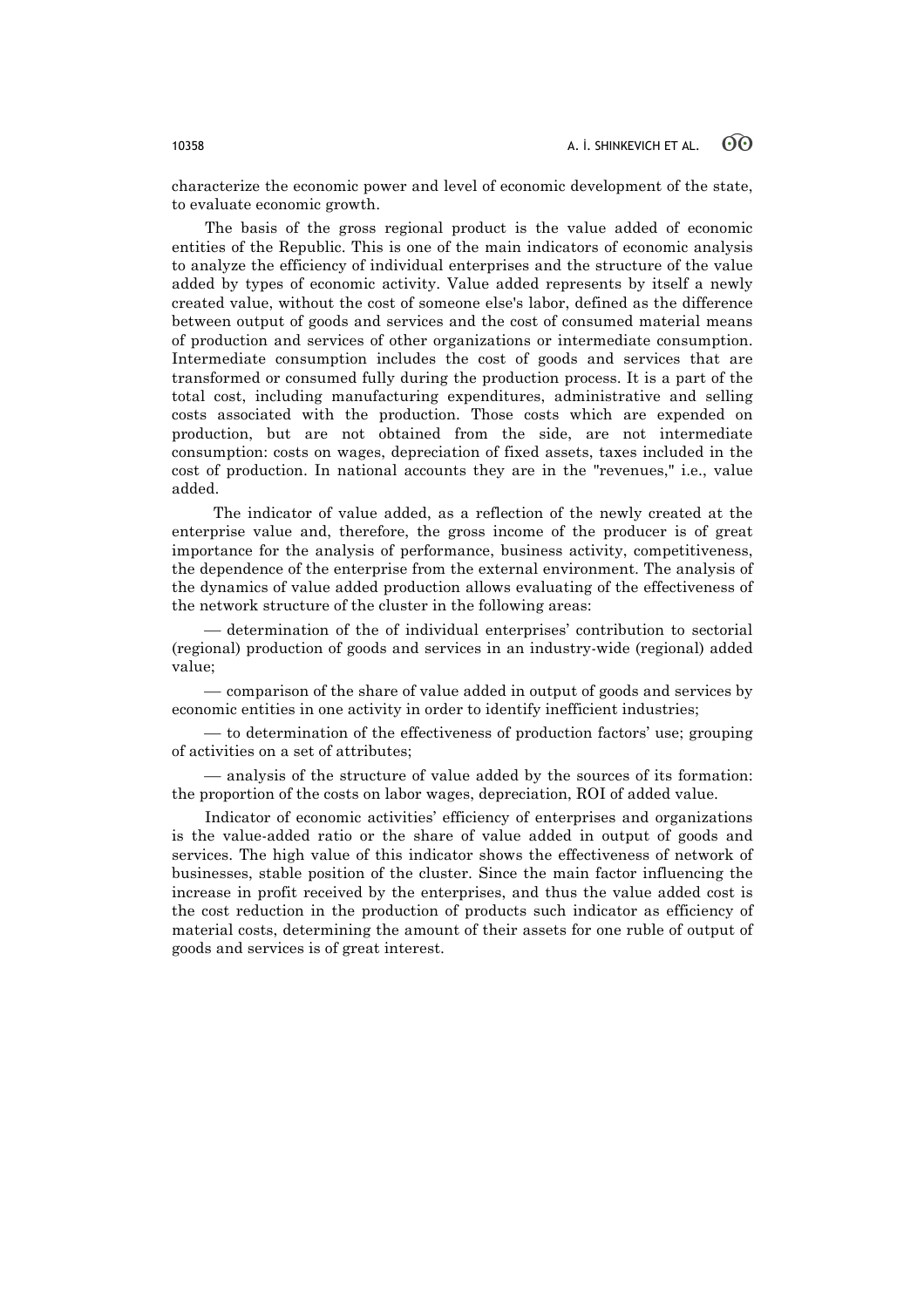Supplement of systems of economic analysis by the value added extends opportunities for evaluating of the effectiveness of management organizations. The definition of gross value added and gross domestic product is a necessary condition for the analysis of trends in macroeconomic development. The value of analytical aspect of the added value lies in its multi-level use: in the management of micro-, mezzo - and macroeconomics, as well as in their combination. It should be noted that the orientation on value added does not mean ignoring of the indicator of commodity output. Commercial products reflects the amount of the transferred and newly created value in the amount of the product and serves as the basis for calculation of production costs, working capital turnover, profit and profitability. Added value allows you to analyze the amount of, on the one hand, private costs that occurred in the organization and the economy as a whole, without regard to past labor, on the other hand, income received by the organization and the economy as a whole and its distribution, thereby increasing the analytical value of the analysis.



**Figure 5.** Dynamics of value added production by enterprises of competitive clusters of the Republic of Tatarstan (in percentage to the corresponding period of the previous year excluding inflation)

In the 1st half of 2016 at the enterprises of large, medium and small businesses of the Republic of Tatarstan the growth rate of value added amounted to 108.5% in current prices without inflation. The share of added value produced by small enterprises, in the value added of large, medium and small enterprises amounted to 19.2%. More than 85% of the value added of the Republic is formed by a competitive enterprise of the petrochemical cluster. The current level of oil prices in the world markets of fuel and energy resources Example the set of Tatarstan (in percentage to the corresponding period of the previous year<br>
Example 1. The set of Tatarstan (in percentage to the corresponding period of the previous year<br>
Example 1. Dynamics of value a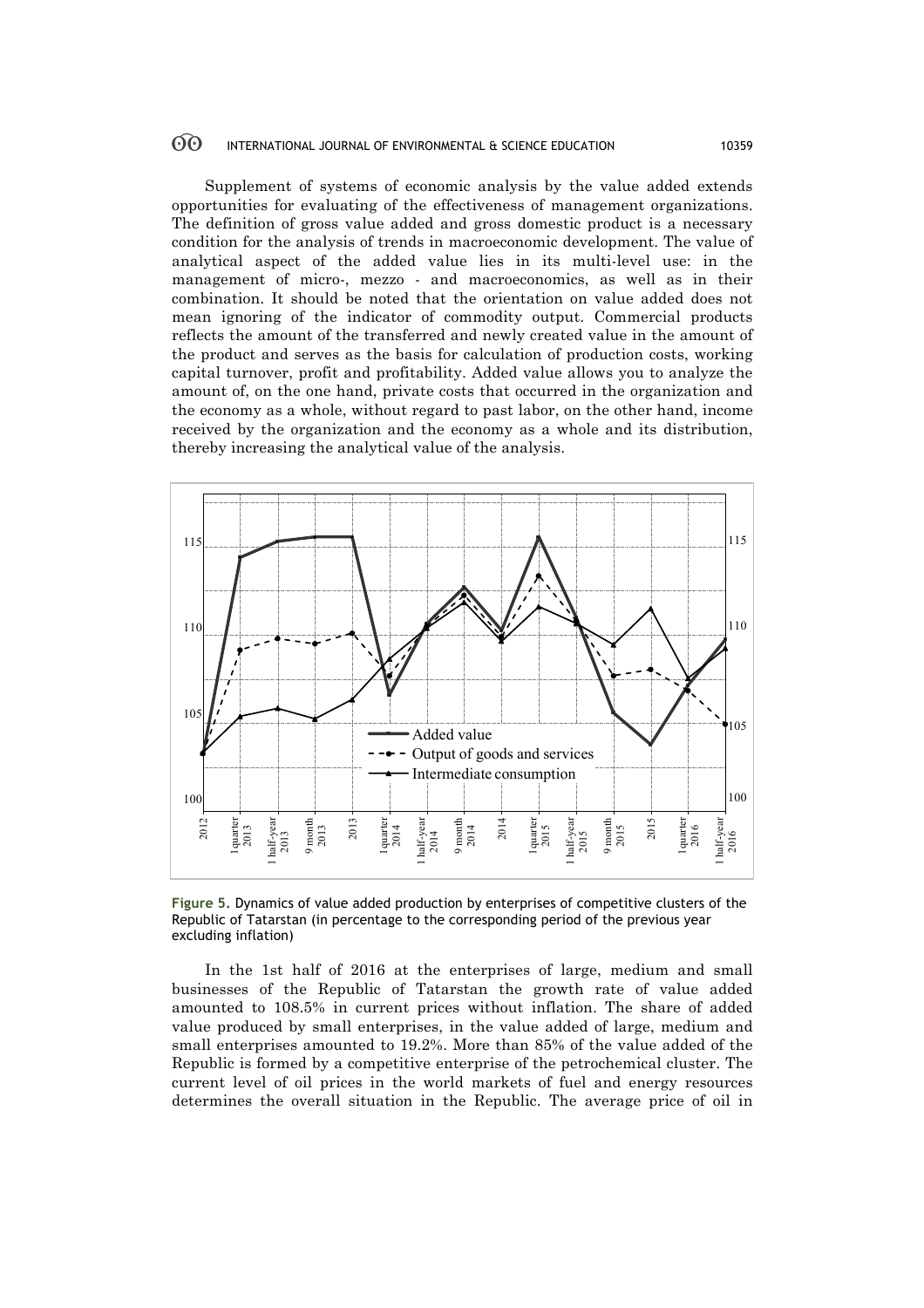January-June 2016 amounted to 103% of the level of January-June 2015. The volume of oil extraction and production of petroleum products in physical terms increased in the 1st half of 2016, compared to the same period in 2015, respectively, 3% and 18%. Taking into account these factors in constant prices manufacturing of value added in the Republic of Tatarstan amounted to 108.5% of the previous year (Fig. 5).

About 3/4 of the added value of the Republic is traditionally made by large and medium industrial enterprises (mining, manufacturing, production and distribution of electricity, gas and water). The tenth part of the value added is created in the enterprises of transport and communication, 4% - in the organizations carrying out operations with real estate, rent and granting of services, 3% - in construction, agricultural organizations, enterprises of wholesale and retail trade. The proportion of other industries does not exceed 1%. For the period 2012-2016. sectorial structure of added value has undergone the following changes: the share of industry and construction decreased, respectively, by 5.4% and 2.8%, with the growth of the specific weight of communication enterprises (2.1 times), housing and utilities (2.4 times), transport (3.8%), agriculture (10%). In 2016 vs 2015 with a slight decline in the share of value added of the enterprises of mining (48% in the year 2066, compared with 51% in 2015), the rise of the value added of manufacturing was observed (23.4% in 2016, compared with 21.5% in 2015). In the energy cluster organizations, the value added in 2016 at current prices on 4.5% is lower than in 2015.

A significant proportion of added value of manufacturing productions is formed by the enterprises of petrochemical cluster, namely in the chemical industries (29,3%), production of petroleum products (9.6 %), in manufacture of vehicles and equipment (22,2%), in manufacture of machinery and equipment (10.1 %). In 2015 and 2016 the growth rate of value added in the industrial clusters amounted to 126.8%.

The change in production structure of value added by economic activities and industry clusters and the growth of value added can be associated not only with changes in volume of output of goods and services and production efficiency, but also with such factors as:

— the natural movement of the economy (formation of new businesses, the elimination of bankrupt, change their core activities, restructuring of enterprises etc.);

 $-$  small business development, growth of business structures;

— level of producers' prices by kind of economic activity, including changes in the price of oil and oil products.

| Table 1. Parameters of efficiency and competitiveness of the network structures of core |
|-----------------------------------------------------------------------------------------|
| clusters and enterprises of the Republic of Tatarstan                                   |

| The level of<br>competitive<br>ness | Enterprises' entry<br>in the cluster | Production<br>efficiency<br>(the share of<br>value added in<br>output of goods<br>and services, %) | Profitability of<br>value added<br>(the share of<br>profits in value<br>added, %) | Social efficiency<br>(the share of<br>expenditure on<br>wages in value<br>added, %) |
|-------------------------------------|--------------------------------------|----------------------------------------------------------------------------------------------------|-----------------------------------------------------------------------------------|-------------------------------------------------------------------------------------|
| High                                | Petrochemical                        | 43.9                                                                                               | 45.9                                                                              | 11,4                                                                                |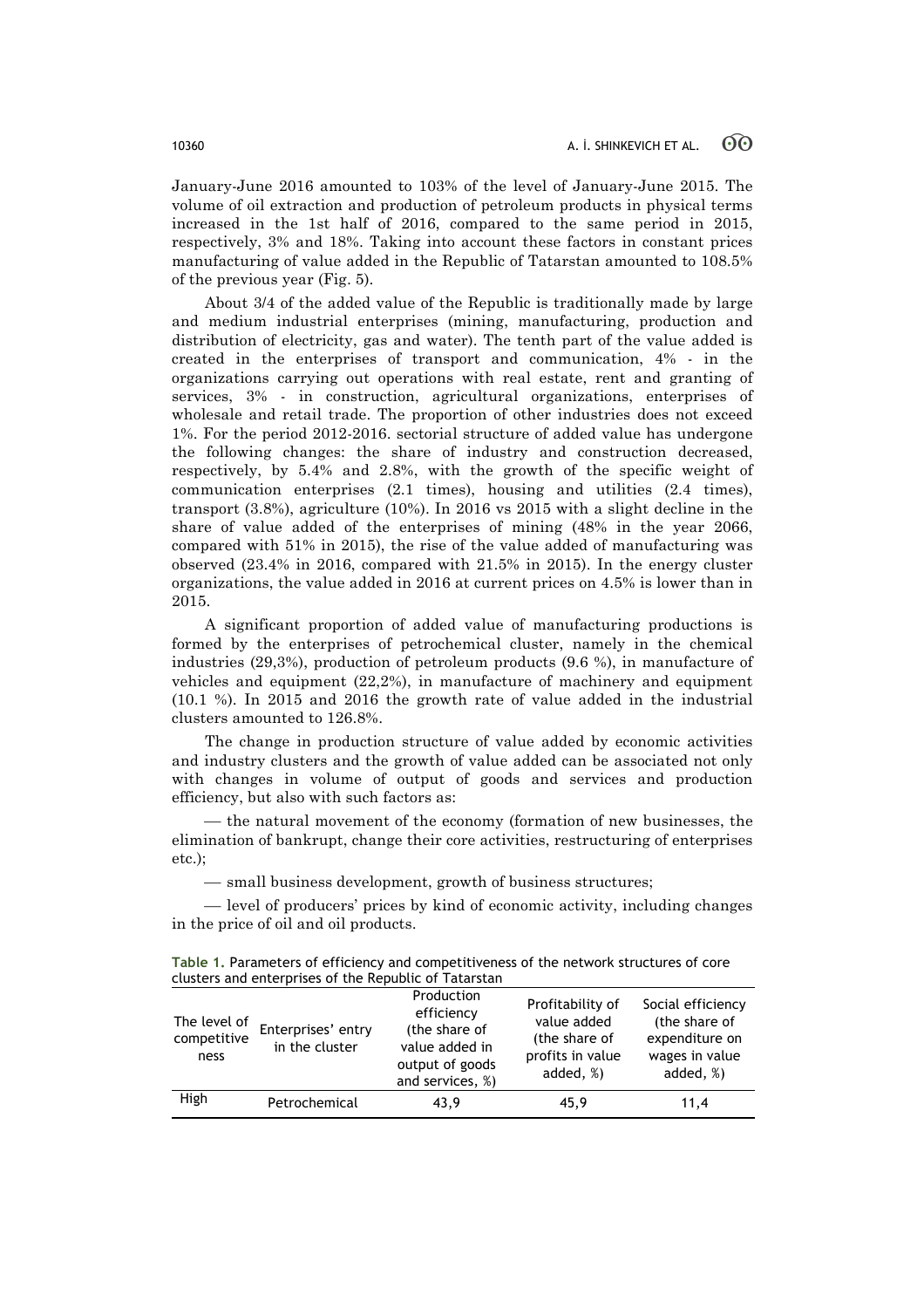| competitiv<br>eness        | cluster                               |       |      |      |  |
|----------------------------|---------------------------------------|-------|------|------|--|
|                            | Engineering<br>cluster                | 45,6  | 39,1 | 13,2 |  |
|                            | Energy cluster                        | 40, 8 | 40,4 | 9,7  |  |
| Low<br>competitiv<br>eness | Enterprises<br>outside the<br>cluster | 29,0  | 8,1  | 50,5 |  |

Analysis of the competitiveness of industrial clusters is realized through a set of performance indicators, dynamics of production, price characteristics. The most common approach is to bind the competitiveness to the indicators of enterprise's productivity such as labor productivity, capital productivity, efficient use of tangible and intangible resources etc. Analysis of mutual correlation of indicators eliminates unnecessary non-informational elements and allows operating only by statistically significant.

Characteristics of production efficiency and labor productivity are estimated on the basis of value added. As the characteristics of the competitiveness of goods their efficiency (the share of value added in output), profitability of value added (the share of profits in value added) and social efficiency (the fraction of the cost of labor in value added) are given. To assess these indicators their change, or growth rate are accepted, since the difference of indicators by types of activities is largely determined by sectorial specialization and depends on the type and range of products and services, which in turn vary by the limit content of value added. Thus, the analysis of the table shows that the greatest level of efficiency and profitability of production is observed by companies organized in a network structure or clusters. Much less indicators of economic activity belong to enterprises of the same types of activities, but outside of the cluster.

# **Discussions**

A previous study conducted by A.M. Kireyenko (2010), V.V. Krivorotov (2005), B.J. Tatarskikh (2011), A.I. Shinkevich & E.A. Vardanyan (2013) is devoted to the theoretical bases of the competitiveness of micro - and mezzosystems. To the study of institutional approaches to the formation of clusters the works of A.A. Migranyan (2012), M. Porter (2004), T.V. Tsikhan (2013), I.V. Yarmukhametov (2014) are dedicated. A comprehensive study of the competitiveness of Russian industry is reflected by the authors K.R. Gonchar & B.V. Kuznetsova (2008), T.V. Malysheva, V.P. Kandilova & V.A. Nikolaeva (2015).

However, the quantity of scientific and applied works, dedicated to the integration of competitive enterprises in innovation sectorial clusters, the research methodology of the competitiveness of the network structures on the basis of the value added is extremely small, and the existing works are only of theoretical nature. The studied aspect in previous research was not considered.

### **Conclusion**

Thus, the aim of the uniting of competitive enterprises in innovativelyoriented clusters is to achieve certain positive economic effects arising from the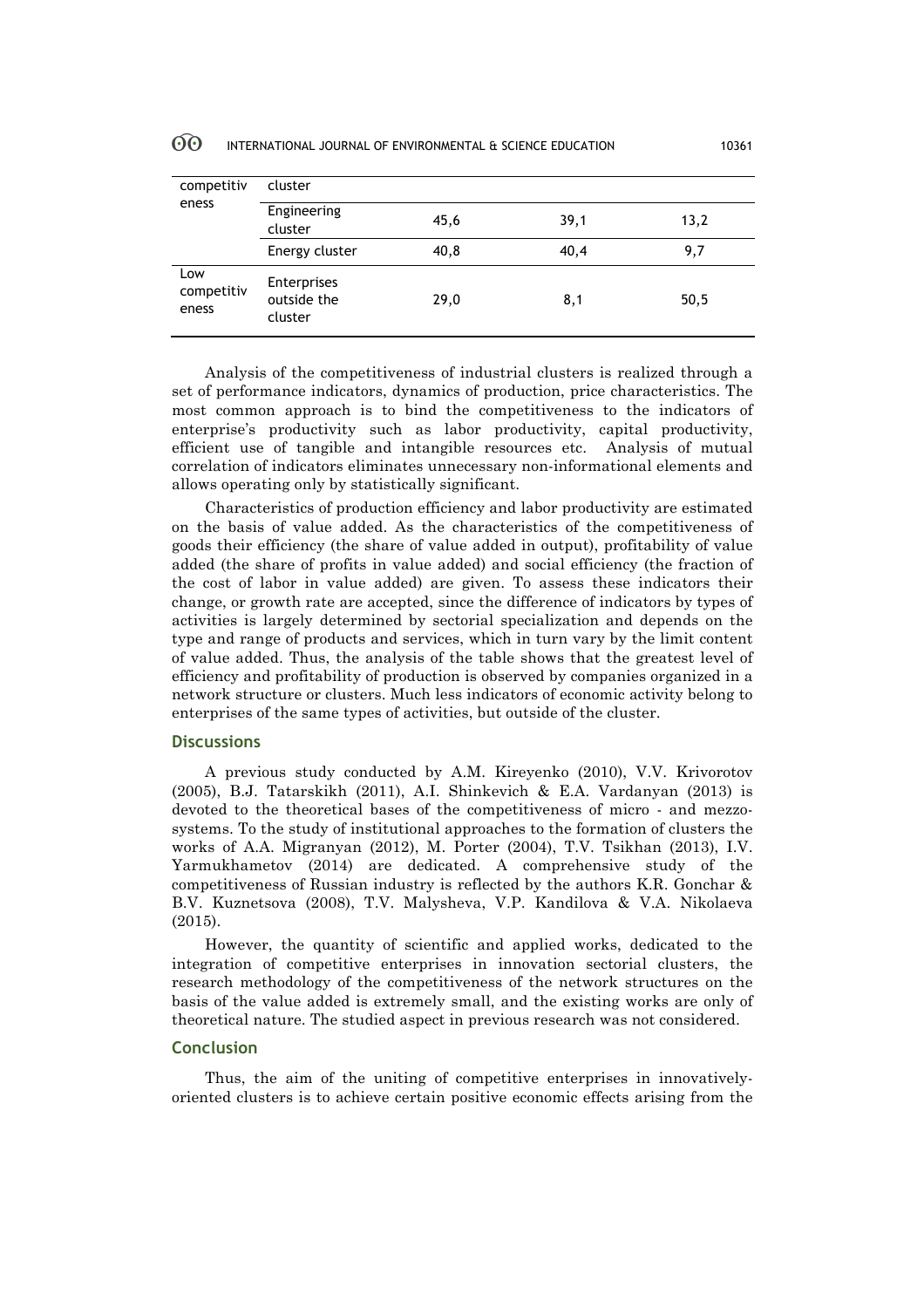consolidation of the industrial, financial, labor, scientific, and management resources. The combination of these resources determines the capacity of the organization. When companies merge, the total capacity may be increased proportionally to additional resources. Accordingly, while creating integrated corporate structures obtaining of positive synergistic effects is expected due to disproportionate growth of the capacity of the organization.

To obtain the desired synergy effect while creating network models of innovation clusters it is necessary to conduct a comprehensive study of the process of integration that will determine the direction, methods and forms of the most effective integrated relationships.

Implementation of the Strategy of socio-economic development of the Republic Tatarstan and its Central economic process involving the integration processes requires appropriate institutional reforms, the completion of the control system, the establishment of a system of bodies responsible for the implementation and updating of the Strategy and particularly the monitoring, coordinating and stimulating of actions of all stakeholders. Perhaps it may be a specialized structure, coordinating the process of implementation of the policy of cluster activation of the economy in the region. This structure must use projectbased approach, involving to the implementation of project quality stakeholders and experts to achieve "the result", which is defined for each project as a set of core performance indicators. Achievement of core performance indicators will be the basis for compensation from the investments, which can ensure the selffinancing of the structure. The competences' center should accumulate the best practices to achieve results and to create a database of regional case studies with a view to their replication in the framework of the priority activities and projects.

#### **Disclosure statement**

No potential conflict of interest was reported by the authors.

#### **Notes on contributors**

**Alexey I. Shinkevich** – Doctor of Economics, Professor of Logistics and Management Department, Kazan National Research Technological University, Kazan, Russia.

**Tatiana V. Malysheva** – PhD, Associate Professor of Economics of Logistics and Management Department, Kazan National Research Technological University, Kazan, Russia.

**Elina N. Ryabinina** – PhD, Associate Professor of Economics of the Department of finances, credit and economic security, Chuvash State University, Cheboksary, Russia.

**Natalya V. Morozova**– PhD, Associate Professor of Economics of the Department of regional economics and entrepreneurship, Chuvash State University, Cheboksary, Russia.

**Galina N. Sokolova**– PhD, Associate Professor of Economics of the Department of regional economics and entrepreneurship, Chuvash State University, Cheboksary, Russia.

**Inessa A. Vasileva** - is Senior Lecturer of the Department of regional economics and entrepreneurship, Chuvash State University, Cheboksary, Russia.

**Izida I. Ishmuradova** – is Senior Lecture of the Department of Business Informatics and Mathematical Methods in Economics, Kazan (Volga region) Federal University, Kazan, Russia.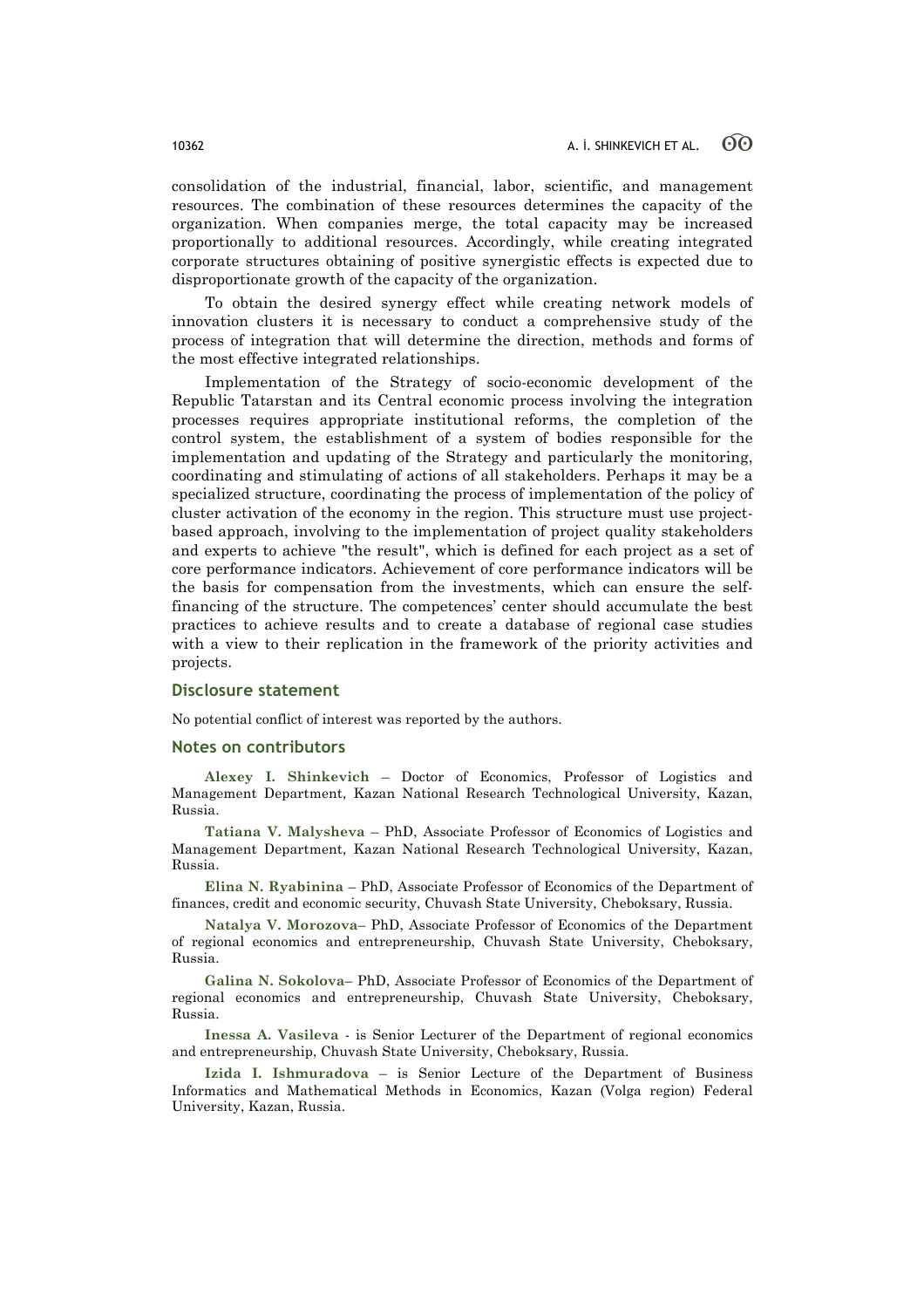#### **References**

- Alexey I. Shinkevich, Angelika A. Farrakhova, Marina V. Shinkevich, Adeliya V. Pavlova, Mikhail G. Vyukov (2016). Integrated Management of Flows in Petroleum Products Supply Chains in the Field of Hydrocarbons Deep Processing. International Review of Management and Marketing, VOL 6, NO 2, 523-528.
- Alexey I. Shinkevich, Alsu A. Lubnina, Alexey G. Koryakov, Vladimir G. Mikhailov, Ekaterina L. Vodolazhskaya (2016). Economic Aspects of Risk Management of Stakeholders Activities. INTERNATIONAL International Review of Management and Marketing. Vol. 6, NO 2, 328- 332.
- Farida F. Galimulina, Alexey I. Shinkevich, Irina P. Komissarova, Albina N. Mayorova, Irina A. Astafyeva, Natalia V. Klimova, Karina R. Nabiullina, Irina V. Zhukovskaya (2016). Technology Platforms as an Efficient Tool to Modernize Russia's Economy. International Journal of Economics and Financial Issues, Vol. 6 (1), р. 163-168.
- Federal service of state statistics (2016). *Science and innovation in the Republic of Tatarstan.* Kazan: The statistical compilation. Direct access: http://mpt.tatarstan.ru/eng/
- Gonchar, K.R. & Kuznetsova, B.V. (2008). *Russian industry at the growth stage: factors of competitiveness of firms*. Moscow: Nauka, 363 p.
- Gottorn. (2007). *The supply chain management.* Moscow: Infra-M, 253 p.
- Irina A. Zaraychenko, Aleksey I. Shinkevich , Mikhail Y. Shvetsov, Klavdiya G. Erdyneyeva, Lidiya A. Bordonskaya , Aleksandra E. Persidskaya, Sofya A. Rozhkova, Aleksandr A. Afanasyev (2016). Innovation Networks Modeling Within the Concept of Open Innovations. International Journal of Economics and Financial, Vol 6, Issue 1, 192-198
- Kireyenko, A.M. (2010). *Methodical bases to increase the competitiveness of enterprises of the metropolis.* Saint-Petersburg: Saint-Petersburg state University of service and Economics, 380  $p<sub>i</sub>$
- Kozak, S. (2012). *Technology platforms as basis for innovative development. Trade and industry news*. Direct access: http://tpp-inform.ru/analytic\_journal/2708.html
- Krivorotov, V.V. (2005). *Analytical evaluation of the competitiveness of the market oriented*  enterprises. Regional economy: theory and practice,  $1(16)$ , 26-33.
- Luksha, O.P. (2010). *European technological platforms: possibilities to use the European experience to create a new instrument of assistance to innovative development of the Russian economy.*  Moscow: Innovation, 562 p.
- Malysheva V. Tatiana, Alexey I. Shinkevich, Sofia Sh. Ostanina, Ekaterina L. Vodolazhskaya, Vadim O. Moiseyev (2016). Perspective Directions of Improving Energy Efficiency on the Meso and Micro Levels of the Economy. Journal of Advanced Research in Law and Economics, (Volume VII, Spring), 1(15): 75 – 83.
- Malysheva, T.V., Kandilov, V.P. & Nikolaev, A.V. (2015). *Competitiveness of products: the information-analytical system "the Promotion of products to foreign markets." Statistical issues, 4,* 21-27.
- Marina V. Shinkevich, Aleksey I. Shinkevich, Liudmila A. Ponkratova, Natalya V. Klimova, Guzel F. Yusupova, Irina V. Lushchik, Tatiana A. Zhuravleva (2015). Models and Technologies to Manage the Institutionalization of Sustainable Innovative Development of Meso-Systems. Mediterranean Journal of Social Sciences, Vol 6, No 6 S2, р. 504-512.
- Marina V. Shinkevich, Alexey I. Shinkevich, Alexey D. Chudnovskiy, Irina V. Lushchik, Gulnara N. Kaigorodova, Izida I. Ishmuradova, Svetlana A. Bashkirtseva, Ludmila V. Marfina, Tatiana A. Zhuravleva (2016). Formalization of Sustainable Innovative Development Process in the Model of Innovations Diffusion. International Journal of Economics and Financial, Vol 6, NO 1. Р. 179-184
- Marina V. Shinkevich, Aleksey I. Shinkevich, Alexey D. Chudnovskiy, Irina V. Lushchik, Gulnara N. Kaigorodova, Izida I. Ishmuradova, Svetlana A.Bashkirtseva, Ludmila V. Marfina, Tatiana A. Zhuravleva (2016). Formalization of Sustainable Innovative Development Process in the Model of Innovations Diffusion. International Journal of Economics and Financial Issues, 6(1), 1-7.
- Migranyan, A.A. (2013). *"Theoretical aspects of formation of competitive clusters*". Direct access: access: http://www.krsu.edu.kg/vestnik/v3/a15.html
- Porter, M. (2004). *The international competition. International relations*. Moscow: Academia, 276 p.
- Shinkevich, A.I. & Vardanyan, E.A. (2013). *The ways for improvement the mechanisms of governance of sustainable socio-economic development of the region. Bulletin of Kazan Technological University, 1,* 307-311.
- Svetlana S. Kudryavtseva, Alexey I. Shinkevich, Rustem M. Sirazetdinov, Vyacheslav T. Volov, Guzel F. Yusupova, Julia V. Torkunova, Elmira R. Khairullina, Natalya V. Klimova, Irina Y.